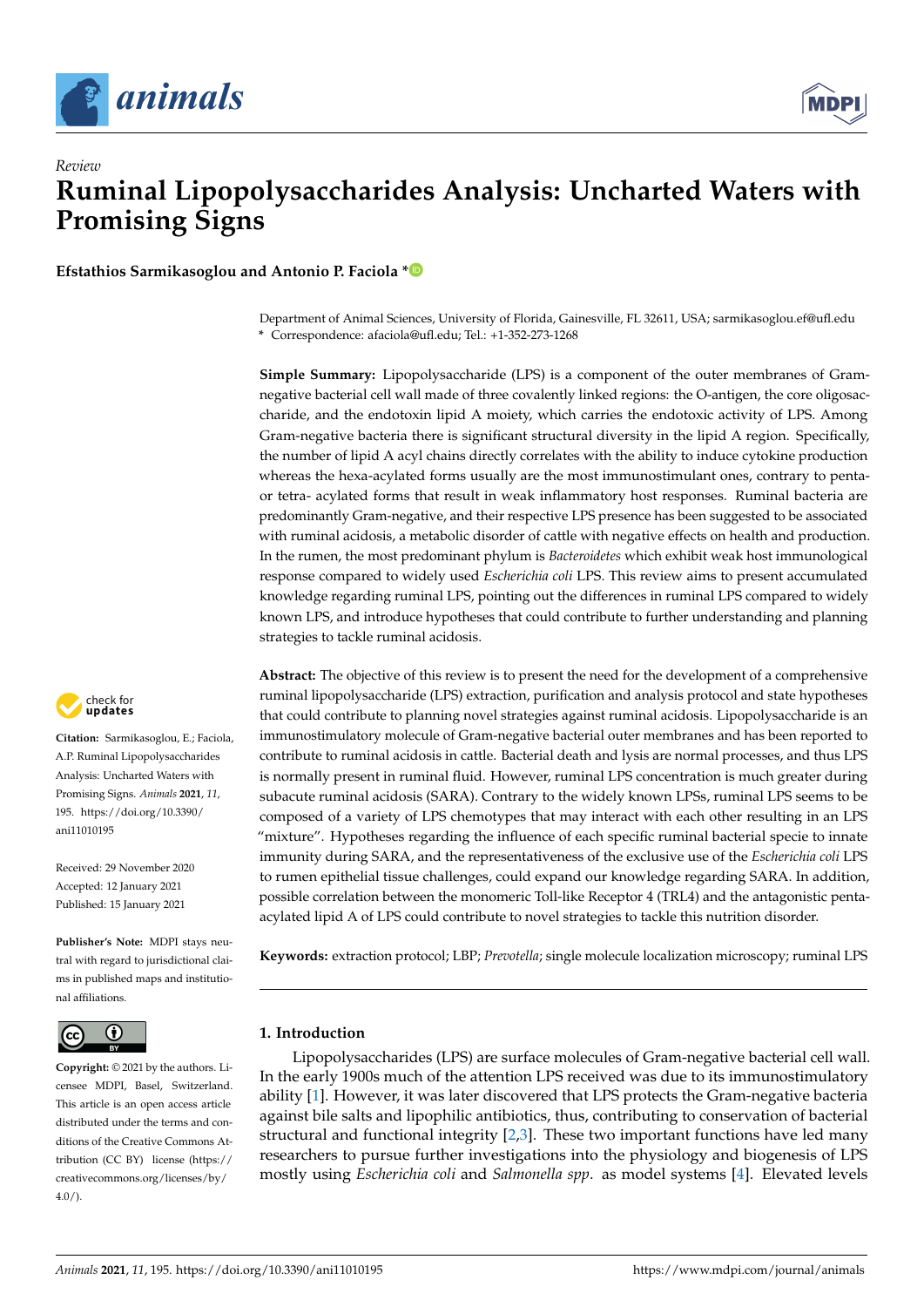of LPS in blood plasma are associated with multiple diseases including ulcerative colitis [\[5\]](#page-6-4), Crohn's disease [\[6\]](#page-6-5), autism [\[7\]](#page-6-6), Alzheimer's disease [\[8\]](#page-6-7), and obesity in humans [\[9\]](#page-6-8), as well as ruminal acidosis in bovines [\[10\]](#page-6-9). One of the strategies most commonly used by researchers and producers worldwide is the use of feed additives to improve animal health and production during the post weaning period [\[11,](#page-6-10)[12\]](#page-6-11). However, some synthetic feed additives are prohibited by the European Union [\[13\]](#page-6-12) and the United States [\[14\]](#page-6-13), because of the potential anti-microbial resistance and possible impact on human health. These regulations open a wide niche for researchers to evaluate alternative products such as probiotics, prebiotics, enzymes, organic acids, organic minerals, plant extracts, and essential oils, as well as modifications of LPS that could have a positive impact on health and production of animals. More specifically, a widely used strategy that has applications in vaccine development is the modification of bacterial strains to produce alternative LPS glyco-forms by overexpressing and/or knocking out genes involved in LPS biosynthesis [\[15](#page-6-14)[,16\]](#page-7-0). By extension, these modifications can result into a range of cytokine response [\[15\]](#page-6-14).

In cattle, feeding diets high in grain are a common practice; however, when the consumption of rapidly fermentable carbohydrates increases, so can the excessive accumulation of acids in the rumen, resulting in ruminal acidosis [\[10\]](#page-6-9). Ruminal acidosis is a metabolic disorder which has been associated with reduced feed intake, milk production, and milk fat depression [\[17](#page-7-1)[,18\]](#page-7-2). The classification of ruminal acidosis as acute or subacute (SARA), is based on ruminal pH, total organic acid concentration, and evident clinical signs [\[19\]](#page-7-3). Acute cases are primarily characterized by the presence of clinical signs, ruminal pH below 5, and mortality [\[10\]](#page-6-9), thus may be easily diagnosed; on the other hand, subacute cases exhibit no clinical signs and episodes of ruminal pH between 5.0 to 5.5 for more than 180min/d [\[20\]](#page-7-4), and therefore are difficult to be identified. In cattle with SARA, concentrations of ruminal LPS and blood plasma LPS are, on average, greater than cows without SARA [\[21](#page-7-5)[,22\]](#page-7-6). LPS also affects ruminal fermentation and bacteria diversity by stimulating the Gram-negative bacteria associated with starch digestion [\[23\]](#page-7-7). Additionally, LPS can be used as a substrate for acidosis related bacteria including *Streptococcus bovis* and *Selenomonas ruminantium* [\[24\]](#page-7-8); thus, LPS has long been suspected of contributing to the pathogenesis of SARA [\[25\]](#page-7-9).

Ruminal bacteria are predominantly Gram-negative and are the major source of LPS in the rumen [\[26\]](#page-7-10). The presence of LPS in the ruminal fluid is normal since bacterial death and lysis are normal processes that take place during ruminal fermentation; however, under SARA conditions, LPS concentration is much greater compared to healthy cattle [\[19,](#page-7-3)[27\]](#page-7-11). Contrary to the widely known LPS (e.g., *E. coli* LPS), ruminal LPS seems to be composed of a variety of LPS chemotypes that may interact with each other resulting in an LPS "mixture", meaning that there is likely to be a broad spectrum of ruminal-Gram-negative bacteria contributing in different amounts to that mixture in each instance of pathogenic and healthy state, in order to compose the actual ruminal LPS.

The influence of each specific ruminal bacterial specie on innate immunity during SARA, the representativeness of exclusively using *Escherichia coli* LPS to investigate inflammation in cattle, and the possible correlation between the monomeric Toll-like Receptor 4, a cell receptor for LPS, and the antagonistic penta-acylated LPS from ruminal *Bacteroidetes*, are unknown. These factors could expand our knowledge regarding SARA and contribute to novel strategies to tackle this metabolic disorder. However, these issues, cannot currently be well investigated because of the lack of a well-established protocol for the complete extraction, purification and analysis of ruminal LPS, adjusted to specificities of ruminal Gram-negative bacteria. To our knowledge of the published literature, this is the first review exhibiting accumulated knowledge regarding ruminal LPS, pointing out the differences in ruminal LPS compared to widely known *E. coli* LPS, highlighting the importance of developing a comprehensive extraction, purification and analysis of ruminal LPS protocol adapted to the peculiarities of ruminal bacteria, and pointing out its contribution towards answering fundamental hypotheses about the understanding of SARA.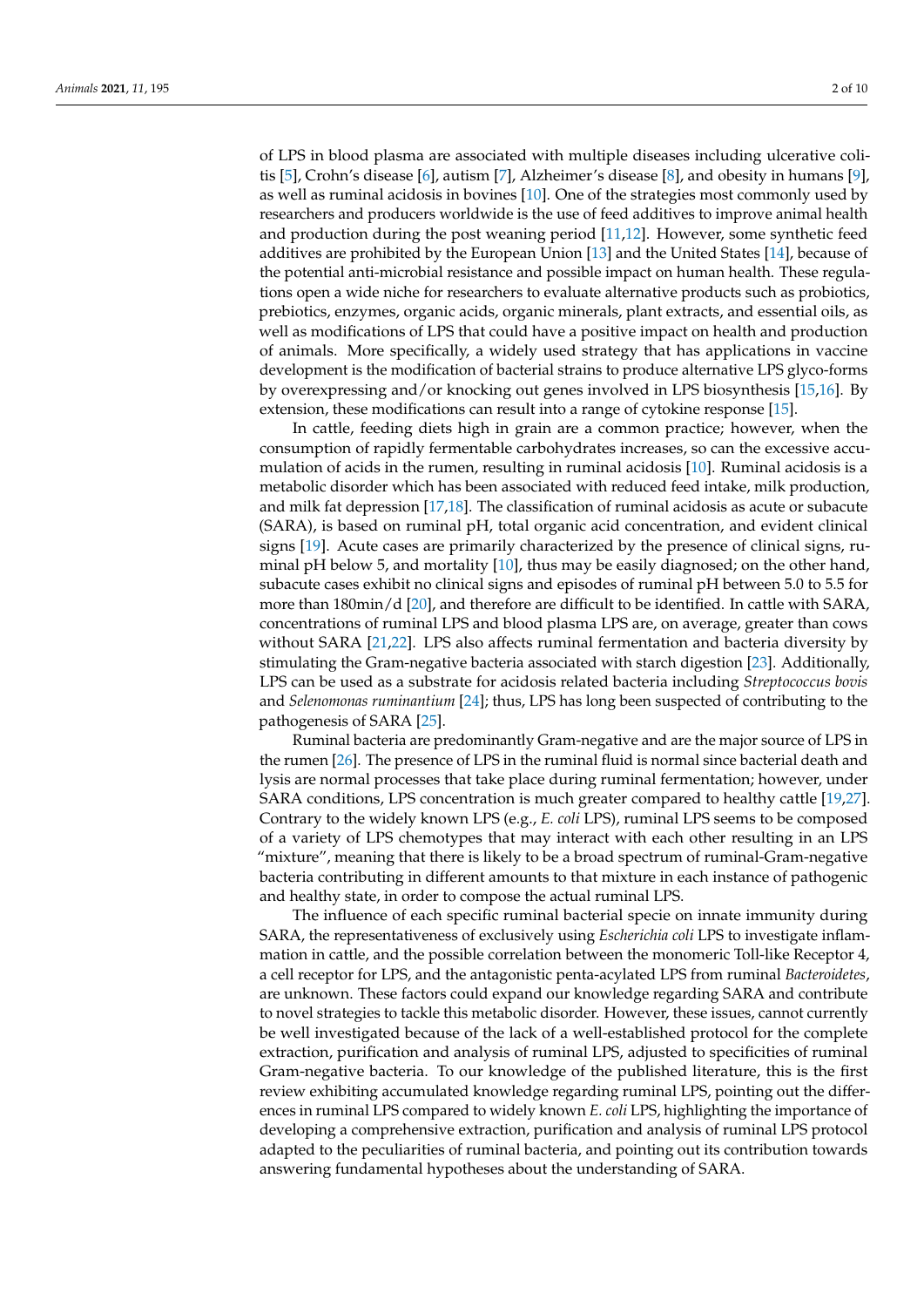## **2. Lipopolysaccharides Extraction Protocols**

Lipopolysaccharide molecule bioactivity varies among different bacteria, because of their different structures and amphipathic properties, and there is no panacea method for extraction of every LPS variety. Structurally, LPS comprises three covalently linked regions: the lipid A (endotoxin), the rough core oligosaccharide, and the O-antigenic side chain, determining serotype specificity [\[28\]](#page-7-12). Wild-type LPS contains the O-antigenic side chain and is referred to as smooth. Rough LPS is less common and does not contain the O-side chain [\[29\]](#page-7-13). The LPS extraction methods developed thus far favor specific serovars and phenotypes of Gram-negative bacteria. For instance, Galanos et al., 1969 [\[30\]](#page-7-14), described an ether extraction method that favors the extraction of LPS from bacteria that express rough phenotypes. In contrast, Hickman and Ashwell, [\[31\]](#page-7-15) proposed the phenol-water method that favors LPS extraction from bacteria that express smooth phenotypes. Apart from the presence or absence of O-antigen (smooth or rough), the extraction methods differ depending on the bacterial species being used to propagate LPS. More specifically, a hotphenol extraction method was used for LPS isolation from *Burkholderia pseudomallei* [\[32\]](#page-7-16), *Salmonella typhi* [\[33\]](#page-7-17) as well as other well-known bacteria species; however, each specie exhibits variations in LPS molecular weight, as well as resistance to reagents used by different protocols, thus modifications are required in respective extraction protocols.

In general, various methods have been developed and modified by researchers in order to fit their needs. These include extraction with pyridine [\[34\]](#page-7-18), trichloroacetic acid [\[35\]](#page-7-19), phenol [\[36\]](#page-7-20), water [\[37\]](#page-7-21), ether [\[30\]](#page-7-14) butanol [\[38\]](#page-7-22), and sodium dodecyl sulfate (SDS); [\[39\]](#page-7-23). Among these methods the phenol extraction is indicated for smooth LPS extraction while ether extraction is more efficient for rough LPS extraction.

#### *Ruminal Lipopolysaccharides Extraction, Purification, and Quantification*

The extraction protocol developed by Westphal and Jann [\[36\]](#page-7-20) was used by Berczi et al. [\[40\]](#page-7-24), to extract the endotoxin from *E. coli* O78 LPS in order to measure the sensitivity of different species, including calves and swine. Later, Nagaraja et al. [\[41\]](#page-7-25) investigated the endotoxic activity of cell-free rumen fluid from cattle by pursuing the first documented ruminal LPS extraction based on the phenol-water method [\[36\]](#page-7-20) purified with ultracentrifugation and cetyltrimethylammonium bromide (CTAB), as well as the aqueous ether [\[35\]](#page-7-19) method. Despite the addition of the CTAB purification procedure by Nagaraja being novel, the quality of the preparation cannot be validated because neither UV spectrophotometric analysis nor staining methods were used. In addition, Hitchcock and Brown [\[42\]](#page-7-26) studied the morphological heterogenicity among *Salmonella* LPS chemotypes and proposed further purification processes to the Westphal and Jann protocol to mitigate the contamination from proteins, especially lipoproteins. There are no recent documented attempts at ruminal LPS extraction and purification; however, research in animal science is centered on quantification. A widely used technique is the centrifugation of strained rumen fluid for 30 min at  $10,000 \times g$ , passing the supernatant through a 0.22  $\mu$ m sterile pyrogen free filter and, further, heating at 100 °C for 30 min [\[20\]](#page-7-4). Later the endotoxic activity of the preparation is quantified by the use of Limulus amoebocyte lysate (LAL) assay [\[20,](#page-7-4)[21,](#page-7-5)[43,](#page-7-27)[44\]](#page-7-28).

The absence of a comprehensive ruminal LPS extraction protocol limits animal scientists to use, exclusively, *E. coli* LPS to investigate the inflammatory responses from ruminal acidosis in in vitro experiments of the rumen tissues [\[45](#page-8-0)[,46\]](#page-8-1). Indeed, the presence of *E. coli* has been reported in the rumen under severe grain-induced SARA [\[47\]](#page-8-2), and *E. coli* genes, that are potent virulence factors, have been identified in the rumen [\[48\]](#page-8-3). Despite that *E. coli* LPS virulence is well elucidated, the most predominant phylum in the rumen fluid is *Bacteroidetes*, even under SARA conditions [\[47,](#page-8-2)[49\]](#page-8-4). *Bacteroidetes* LPS exhibit lower virulence than *E. coli* LPS [\[50,](#page-8-5)[51\]](#page-8-6); however, we should not ignore the fact that ruminal LPS seems to be composed of an accumulation of LPS derived from different Gram-negative bacteria in the rumen, and therefore, LPS challenges the sole use of *E. coli* LPS, raising concerns regarding the representativeness of the results.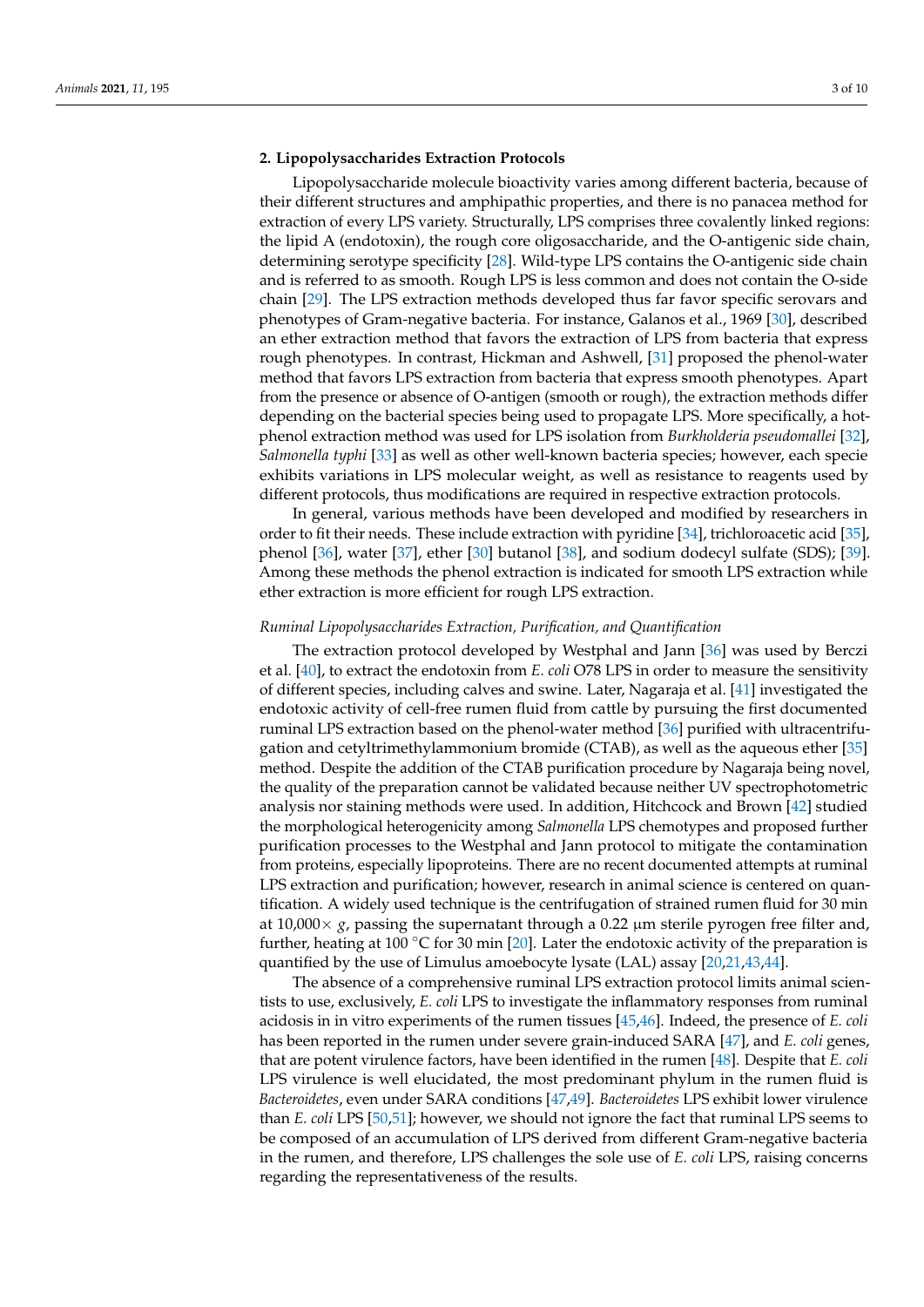Overall, in order to ensure precision and reliability in experiments using ruminal LPS either for quantification or for in vitro challenges, the development of a complete standardized protocol for extraction, purification and analysis of ruminal LPS adapted to specificities of ruminal bacteria is of high importance.

### **3. Ruminal Lipopolysaccharides' Immunogenicity and Biosynthesis**

Lipopolysaccharide is an immunodominant molecule critical for the virulence and pathogenesis of many Gram-negative bacterial species, including *Salmonella spp*., *E. coli* and *Pseudomonas aeruginosa* [\[52–](#page-8-7)[54\]](#page-8-8), and differences in LPS O-antigen composition constitutes the basis for strains serotyping [\[55\]](#page-8-9). The LPS is composed of a large glycolipid tripartite molecule divided into three parts: a lipid A moiety, incorporated in the outer leaflet of the outer membrane of Gram-negative bacteria, a core oligosaccharide and repeating O-antigen units extended outward from the surface of the cell [\[55\]](#page-8-9) (Figure [1\)](#page-4-0). The LPS carbohydrate composition in the core region is important for bacterial membrane integrity and viability; specifically, heptose, when deleted, has been reported to be lethal in several virulence strains [\[56\]](#page-8-10). Thus, LPS monosaccharide composition analysis with gas chromatography mass spectrometry (GC-MS) could reveal key monosaccharides (e.g., heptose) that future research could target in strategies against SARA.

Besides the core region, another important moiety of LPS molecules is the lipid A. The number of acyl chains that a lipid A moiety consists of is usually correlated with the ability to induce cytokine production [\[57\]](#page-8-11). Therefore, possible variations of acyl chain numbers could potentially alter the host immune response whereas the hexa-acylated forms are usually considered as strong immunostimulant molecules [\[58\]](#page-8-12) (Table [1\)](#page-4-1). Furthermore, the number of phosphate groups on the lipid A portion make a critical contribution to its immunogenicity. In general, most lipid A structures consist of two phosphate groups (diphosphorylated) but minor modifications or deletion of even one could turn an agonisticlipid A into antagonistic-lipid A [\[59\]](#page-8-13) (Figure [2\)](#page-5-0).

*Escherichia coli* LPS is one of the most potent mediators of the inflammatory response in humans due to the expression of hexa-acylated, di-phosphorylated LPS [\[60\]](#page-8-14). In general, a hexa-acylation pattern indicates agonistic LPS and immunodominant bacteria species similar to *E. coli* [\[1](#page-6-0)[,61\]](#page-8-15) (Figure [2\)](#page-5-0). The biosynthetic pathway of hexa-acylated lipid A from *E. coli* has been well elucidated by Raetz and Whitfield and its general mechanisms seems to be shared among most Gram-negative bacteria [\[62\]](#page-8-16).

Contrary to the hexa-acylated lipid A from *E. coli*, *Prevotella spp* isolated from humans has been reported to produce penta-acylated lipid A structures, which is consistent with their low toxicity LPS [\[63\]](#page-8-17). In the rumen, *Prevotella* genus population has been reported to have no effect [\[64\]](#page-8-18) or no increase in response to SARA induction [\[65\]](#page-8-19); however, the reason for this inconsistency remains unknown. Therefore, the characterization of the lipid A structure of *Prevotella* species in the rumen by using matrix-assisted laser desorption ionization time-of-flight mass spectrometry (MALDI TOF MS) could shed light on the potential of each specific specie to influence the innate immunity and enlighten any potential correlation with the host immune response triggered under SARA conditions.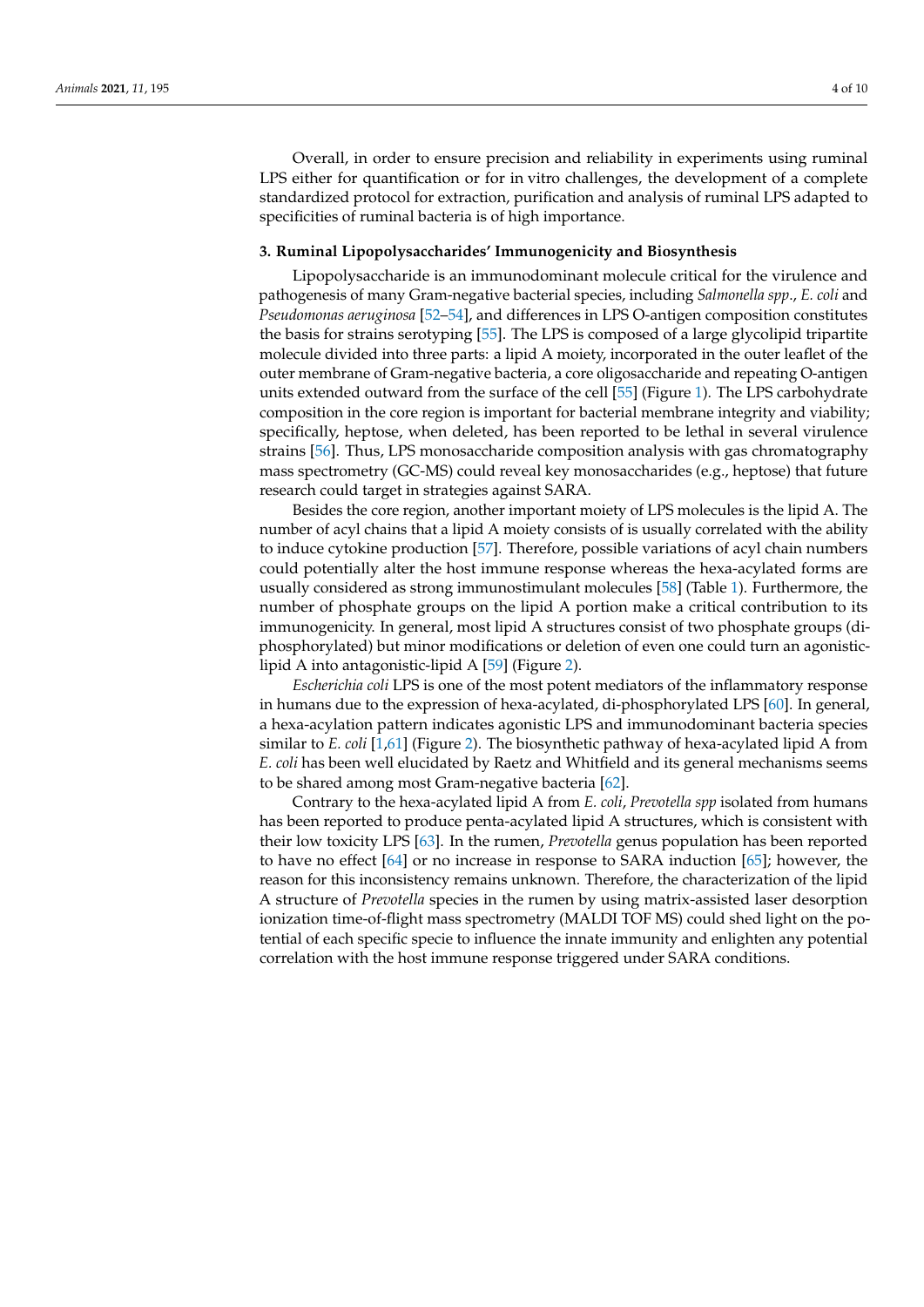<span id="page-4-0"></span>

**Figure 1.** Diagram of the general structure of lipopolysaccharides of Gram-negative bacteria. Lipopolysaccharides of Gram-negative bacteria consist of three main subunits (from bottom to top): lipid A, the core region, and the O-antigen. Lipid A and the core (Adapted from Steimle, A. et al. [\[66\]](#page-8-20)).

<span id="page-4-1"></span>**Table 1.** Acylation patterns of Lipid A moieties from different bacteria. The greater the number of acyl chains indicates **Bacheric immunogenicity of the respective lipopolysaccharide (LPS) molecule.**<br> **Bicheric in Line 1996** 

| <b>Bacteria Species LPS</b>                      | <b>Acylation Pattern</b>    | <b>Biological Properties</b> |                |                | Reference |
|--------------------------------------------------|-----------------------------|------------------------------|----------------|----------------|-----------|
|                                                  |                             | Human                        | <b>Hamster</b> | Mouse          |           |
| E. coli O55:B5                                   | Hexa-acylation              | Strong Agonist               | Strong Agonist | Strong Agonist | $[67]$    |
| Porphyromonas gingivalis<br>(Periodontopathogen) | Penta-or<br>Tetra-acylation | Weak Agonist-<br>Antagonist  |                |                | [68]      |
| Helicobacter pylori                              | Tetra-acylation             | Weak Agonist                 |                |                | [69]      |
| Salmonella minnesota<br>(Di-phosphoryl-lipid A)  | Hexa-acylation              | Agonist                      |                | Agonist        | [70]      |

*Ruminal Lipopolysaccharides' Rough and Smooth Phenotypes*

Lipopolysaccharide molecules are divided into two categories: (1) rough LPS or lipo-oligosaccharides (R-LPS), which is LPS with only lipid A and a core oligosaccharide component, and (2) smooth LPS (S-LPS), which is LPS capped with O-antigen [\[71\]](#page-8-25). The lipid A moiety is covalently linked to the inner core and carries the endotoxic activity of the LPS molecule [\[9,](#page-6-8)[72\]](#page-8-26).

Rough *E. coli* LPS are a challenge to mammary epithelial cells (MEC), indicating the crucial role of endotoxin receptor CD14 in the recognition of S-LPS, as well as revealing the pro-inflammatory response of MEC to LPS, modulated by the O-antigen [\[73\]](#page-9-0). In addition, the longest O-antigen polysaccharide chain has been reported to affect the secretion of cytokines in bovine blood neutrophils [\[74\]](#page-9-1). These results provide fundamental knowledge for future research in the development of novel diagnostic methods and/or the design of therapeutics against mastitis in dairy cows. However, *E. coli* LPS is associated with mastitis in dairy cows and it is available on the market, contrary to ruminal LPS for which there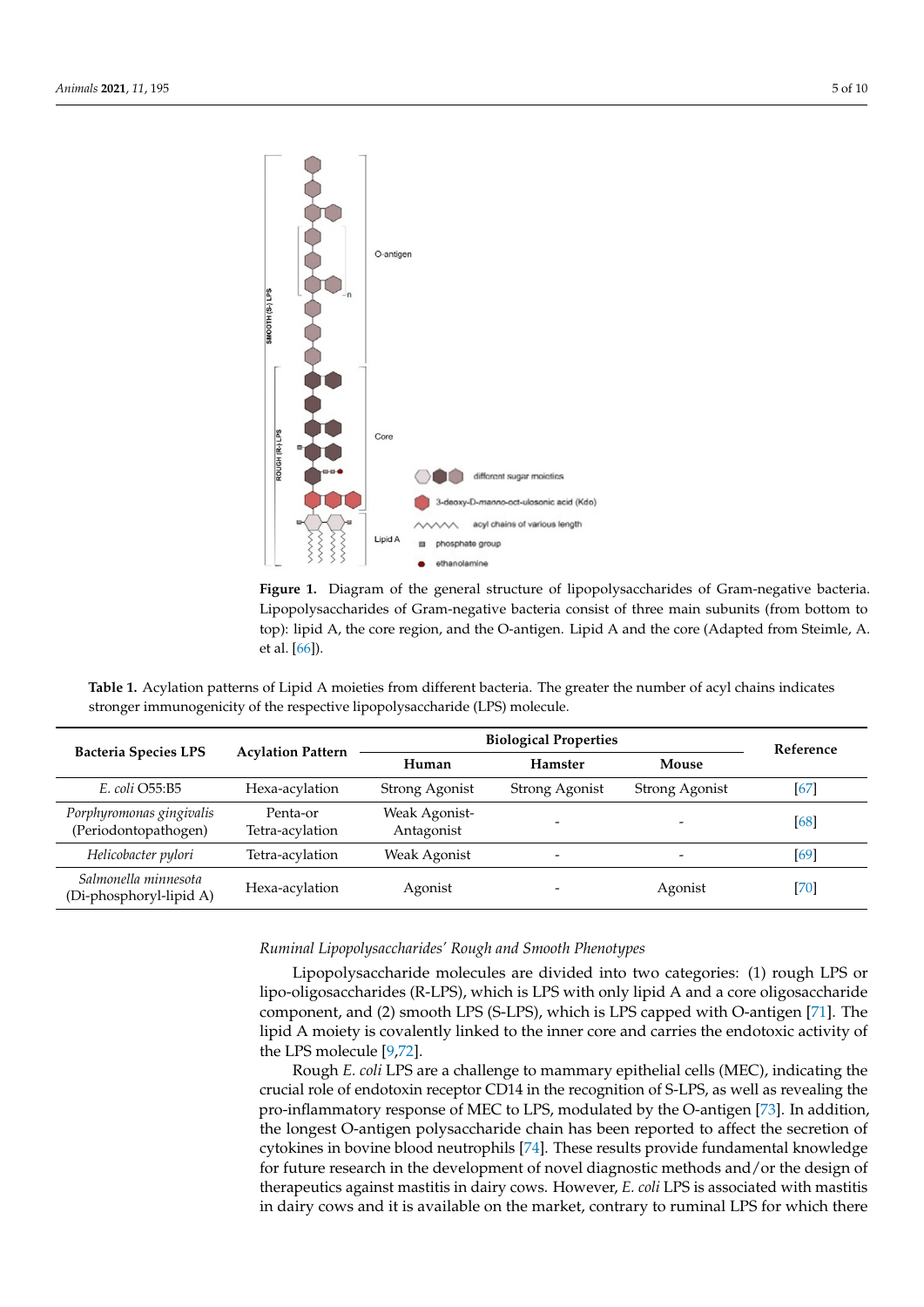is no official extraction protocol, neither is it distributed by a company. Therefore, the absence of an extraction protocol for rough-LPS is a critical obstacle to researchers pursuing LPS challenges to rumen epithelial cells and tissues in order to expand their knowledge regarding SARA.

<span id="page-5-0"></span>

Escherichia coli Lipid A consists of six acyl chains (hexa-acylated) and two immunogenic phosphate groups (Light red); in contrast, *H. pylori* Lipid A is composed of four acyl chains (tetra-acylated) and one immunogenic phosphate group (light red). Structural differences of the acyl chains and modifications in phosphate groups significantly alter the immunogenic activity of Lipid A molecules  $\Lambda$  dented from Steinle  $\Lambda$  at al  $[66]$ (Adapted from Steimle, A. et al. [66]). (Adapted from Steimle, A. et al. [\[66\]](#page-8-20)). **Figure 2.** Structures of *Escherichia coli* (strong agonistic) and *Helicobacter pylori* (antagonistic).

#### **4. Lipopolysaccharide Sensing**

*Ruminal Lipopolysaccharides' Rough and Smooth Phenotypes*  Microbial-associated molecular patterns (MAMP) are recognized by germline-encoded receptors, called pattern recognition receptors (PRR), on the host cell membrane. One important family of PRR is that of the toll-like receptors (TLR). The TLR family has about 13 members which cover the recognition of the whole range of pathogens in vertebrates [75]. Toll-like receptor 4 (TLR4) has received notable attention from researchers because it is the signaling unit of the lipopolysaccharide-receptor complex [\[76\]](#page-9-3). Besides TLR4, there are three other glycoproteins involved in the binding, recognition, and response to the LPS. These are: (1) the CD14 molecule, either as membrane bound to TLR4-expressing cells [77] or as a soluble form [78]; (2) the lipid A binding protein (LBP), an acute phase protein, that removes LPS from the cell wall of bacteria [\[79,](#page-9-6)[80\]](#page-9-7); (3) the small secreted molecule MD2 [\[81\]](#page-9-8).

Lipopolysaccharides cannot be recognized by the host immune system, unless removed from the bacterial outer membrane, either by bacterial lysis or by the host LBP transferase [\[79\]](#page-9-6). The LBP transports LPS molecules to CD14 and forms the CD14–LPS com-plex [\[82\]](#page-9-9). Then, LPS is delivered to the ectodomain of the TLR4/MD2 receptor complex and, in hexa-acylated LPS, five out of six lipid chains are buried inside the hydrophobic pocket of MD2 and the other interacts with a second TLR4 molecule and leads to dimerization [\[83\]](#page-9-10).

However, the dimerization of TLR4/MD2 complex is not always stimulated and has been reported to be dependent on LPS structure. More specifically, LPS from *E. coli* **4. Lipopolysaccharide Sensing**  *Rhodobacter sphaeroides*, an antagonistic chemotype, maintain monomeric TLR4 form in human embryonic kidney cells [\[84\]](#page-9-11). In rumen epithelial tissue, the ruminal LPS induce<br>coning to german the recognized by the NF-1P is the recognized by A L421 houseweek the an imaliant receptors, calculate the recognition recognition recognition recognition recognition requires to the host cell member of recognition requires the member of recognition recognition recognition. Importantly, Further family that of Praces to Press, CDT4 and MD2 has not yet been investigated. Importantly, by pursuing single molecule localization microscopy (SMLM) in the most abundant species  $\alpha$  members which cover the recognition of the recognition of  $\alpha$  range of  $\alpha$  range of  $\alpha$  range of  $\alpha$  range of  $\alpha$  range of  $\alpha$  range of  $\alpha$  range of  $\alpha$  range of  $\alpha$  range of  $\alpha$  range of  $\alpha$  range of  $\alpha$ of the bovine rumen microbiome under SARA conditions, a potential correlation between and *S. minnesota* cause the formation of dimeric TLR4 complexes, whereas LPS from an inflammatory response through the NF- kB pathway during SARA [\[43\]](#page-7-27); however, how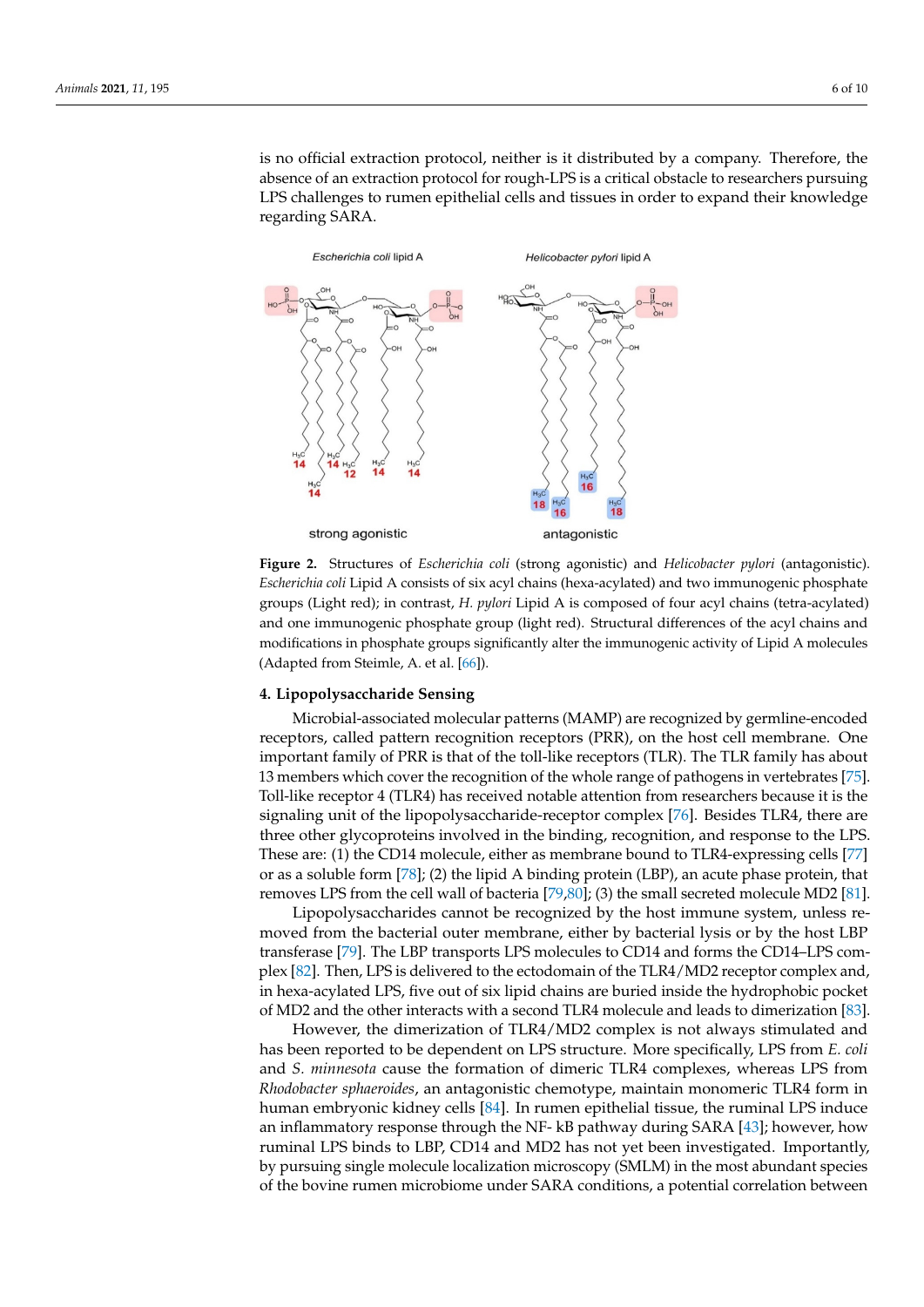monomeric TRL4 and the antagonistic penta-acylated LPS from the abundant phylum of the rumen *Bacteroidetes* could be revealed.

## **5. Conclusions**

Overall, the information presented in this review further substantiates the hypothesis that ruminal bacteria express under-acylated lipid A rather than hexa-acylated lipid A, which is how host-microbiome interactions are currently experimentally studied. In addition, it shows the importance of developing a comprehensive extraction, purification and analysis of ruminal LPS protocol to enlighten fundamental aspects of SARA and provide the basis for designing new strategies to understand and tackle ruminal acidosis. More specifically, the elucidation of the mechanisms that support host microbiome tolerance would be fundamental for the development of therapeutics for bovine nutrition disorders. Critical steps to achieve this would include the composition analysis of ruminal LPS sugars and fatty acids by GC MS, as well as the composition analysis of different acylation patterns exhibited from endotoxin derived from ruminal Gram-negative bacteria by MALDI TOF MS.

**Funding:** This research received no external funding.

**Institutional Review Board Statement:** Not applicable.

**Acknowledgments:** The authors thank Apichai Tuanyok, Kwangcheol Casey Jeong, Diwakar Vyas and John Driver for helpful discussion.

**Conflicts of Interest:** The authors declare no conflict of interest.

#### **References**

- <span id="page-6-0"></span>1. Raetz, C.R.H.; Whitfield, C. Lipopolysaccharide Endotoxins. *Annu. Rev. Biochem.* **2002**, *71*, 635–700. [\[CrossRef\]](http://doi.org/10.1146/annurev.biochem.71.110601.135414) [\[PubMed\]](http://www.ncbi.nlm.nih.gov/pubmed/12045108)
- <span id="page-6-1"></span>2. Nikaido, H. Outer membrane barrier as a mechanism of antimicrobial resistance. *Antimicrob. Agents Chemother.* **1989**, *33*, 1831–1836. [\[CrossRef\]](http://doi.org/10.1128/AAC.33.11.1831)
- <span id="page-6-2"></span>3. Papo, N.; Shai, Y.; Humphries, J.D.; Schofield, N.R.; Mostafavi-Pour, Z.; Green, L.J.; Garratt, A.N.; Mould, A.P.; Humphries, M.J. A Molecular Mechanism for Lipopolysaccharide Protection of Gram-negative Bacteria from Antimicrobial Peptides. *J. Biol. Chem.* **2005**, *280*, 10378–10387. [\[CrossRef\]](http://doi.org/10.1074/jbc.M412865200) [\[PubMed\]](http://www.ncbi.nlm.nih.gov/pubmed/15632151)
- <span id="page-6-3"></span>4. Bertani, B.; Ruiz, N. Function and Biogenesis of Lipopolysaccharides. *EcoSal Plus* **2018**, *8*, 8. [\[CrossRef\]](http://doi.org/10.1128/ecosalplus.ESP-0001-2018) [\[PubMed\]](http://www.ncbi.nlm.nih.gov/pubmed/30066669)
- <span id="page-6-4"></span>5. Caradonna, L.; Amati, L.; Magrone, T.; Pellegrino, N.M.; Jirillo, E.; Caccavo, D. Enteric bacteria, lipopolysaccharides and related cytokines in inflammatory bowel disease: Biological and clinical significance. *J. Endotoxin Res.* **2000**, *6*, 205–214.
- <span id="page-6-5"></span>6. Guo, Y.; Zhou, G.; He, C.; Yang, W.; He, Z.; Liu, Z. Serum Levels of Lipopolysaccharide and 1,3-β-D-Glucan Refer to the Severity in Patients with Crohn's Disease. *Mediat. Inflamm.* **2015**, *2015*, 1–9. [\[CrossRef\]](http://doi.org/10.1155/2015/843089)
- <span id="page-6-6"></span>7. Emanuele, E.; Orsi, P.; Boso, M.; Broglia, D.; Brondino, N.; Barale, F.; Di Nemi, S.U.; Politi, P. Low-grade endotoxemia in patients with severe autism. *Neurosci. Lett.* **2010**, *471*, 162–165. [\[CrossRef\]](http://doi.org/10.1016/j.neulet.2010.01.033)
- <span id="page-6-7"></span>8. Zhang, R.; Miller, R.G.; Gascon, R.; Champion, S.; Katz, J.D.; Lancero, M.; Narvaez, A.; Honrada, R.; Ruvalcaba, D.; McGrath, M.S. Circulating endotoxin and systemic immune activation in sporadic amyotrophic lateral sclerosis (sALS). *J. Neuroimmunol.* **2009**, *206*, 121–124. [\[CrossRef\]](http://doi.org/10.1016/j.jneuroim.2008.09.017)
- <span id="page-6-8"></span>9. Guerville, M.; Boudry, G. Gastrointestinal and hepatic mechanisms limiting entry and dissemination of lipopolysaccharide into the systemic circulation. *Am. J. Physiol. Liver Physiol.* **2016**, *311*, G1–G15. [\[CrossRef\]](http://doi.org/10.1152/ajpgi.00098.2016)
- <span id="page-6-9"></span>10. Nagaraja, T.G.; Titgemeyer, E.C. Ruminal acidosis in beef cattle: The current microbiological and nutritional outlook. *J. Dairy Sci.* **2007**, *90*, E17–E38. [\[CrossRef\]](http://doi.org/10.3168/jds.2006-478)
- <span id="page-6-10"></span>11. Vosooghi-Poostindoz, V.; Foroughi, A.; Delkhoroshan, A.; Ghaffari, M.; Vakili, R.; Soleimani, A. Effects of different levels of protein with or without probiotics on growth performance and blood metabolite responses during pre- and post-weaning phases in male Kurdi lambs. *Small Rumin. Res.* **2014**, *117*, 1–9. [\[CrossRef\]](http://doi.org/10.1016/j.smallrumres.2013.11.015)
- <span id="page-6-11"></span>12. Saleem, A.M.; Zanouny, A.; Singer, A. Growth performance, nutrients digestibility, and blood metabolites of lambs fed diets supplemented with probiotics during pre- and post-weaning period. *Asian Australas. J. Anim. Sci.* **2016**, *30*, 523–530. [\[CrossRef\]](http://doi.org/10.5713/ajas.16.0691) [\[PubMed\]](http://www.ncbi.nlm.nih.gov/pubmed/28002935)
- <span id="page-6-12"></span>13. E.U. Regulations (EC). No 1831/2003 of the European Parliament and of the Council: On Additives for Use in Animal Nutrition. *Off. J. Eur. Commun.* **2003**, *268*, 18.
- <span id="page-6-13"></span>14. US Food and Drug Administration. *New Animal Drugs and New Animal Drug Combination Products Administered in or on Medicated Feed or Drinking Water of Food Producing Animals*; USFDA: Silver Spring, MD, USA, 2013.
- <span id="page-6-14"></span>15. Simpson, B.W.; Trent, M.S. Pushing the envelope: LPS modifications and their consequences. *Nat. Rev. Genet.* **2019**, *17*, 403–416. [\[CrossRef\]](http://doi.org/10.1038/s41579-019-0201-x)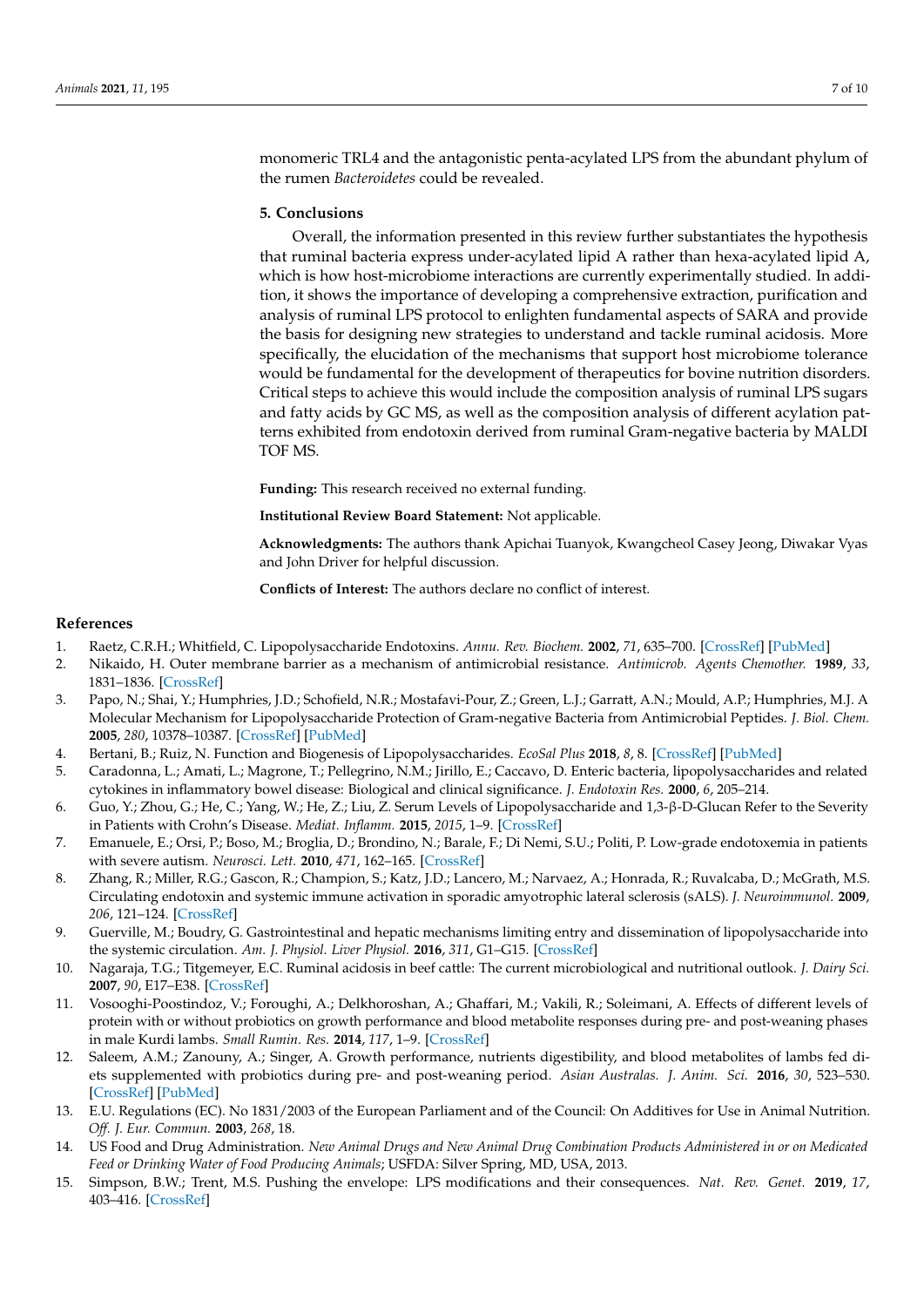- <span id="page-7-0"></span>16. Gregg, K.A.; Harberts, E.; Gardner, F.M.; Pelletier, M.R.; Cayatte, C.; Yu, L.; McCarthy, M.P.; Marshall, J.D.; Ernst, R.K. Rationally Designed TLR4 Ligands for Vaccine Adjuvant Discovery. *mBio* **2017**, *8*, e00492-17. [\[CrossRef\]](http://doi.org/10.1128/mBio.00492-17) [\[PubMed\]](http://www.ncbi.nlm.nih.gov/pubmed/28487429)
- <span id="page-7-1"></span>17. Plaizier, J.C.; Khafipour, E.; Li, S.; Gozho, G.N.; Krause, D.O. Subacute ruminal acidosis (SARA), endotoxins and health consequences. *Anim. Feed Sci. Technol.* **2012**, *172*, 9–21. [\[CrossRef\]](http://doi.org/10.1016/j.anifeedsci.2011.12.004)
- <span id="page-7-2"></span>18. Kleen, J.L.; Upgang, L.; Rehage, J. Prevalence and consequences of subacute ruminal acidosis in German dairy herds. *Acta Veter. Scand.* **2013**, *55*, 48. [\[CrossRef\]](http://doi.org/10.1186/1751-0147-55-48)
- <span id="page-7-3"></span>19. Nagaraja, T.; Galyean, M.L.; Cole, N.A. Nutrition and Disease. *Veter. Clin. North Am. Food Anim. Pr.* **1998**, *14*, 257–277. [\[CrossRef\]](http://doi.org/10.1016/S0749-0720(15)30253-X)
- <span id="page-7-4"></span>20. Gozho, G.N.; Plaizier, J.; Krause, D.O.; Kennedy, A.D.; Wittenberg, K.M. Subacute Ruminal Acidosis Induces Ruminal Lipopolysaccharide Endotoxin Release and Triggers an Inflammatory Response. *J. Dairy Sci.* **2005**, *88*, 1399–1403. [\[CrossRef\]](http://doi.org/10.3168/jds.S0022-0302(05)72807-1)
- <span id="page-7-5"></span>21. Gozho, G.; Krause, D.; Plaizier, J. Ruminal Lipopolysaccharide Concentration and Inflammatory Response During Grain-Induced Subacute Ruminal Acidosis in Dairy Cows. *J. Dairy Sci.* **2007**, *90*, 856–866. [\[CrossRef\]](http://doi.org/10.3168/jds.S0022-0302(07)71569-2)
- <span id="page-7-6"></span>22. Zebeli, Q.; Ametaj, B.N. Relationships between rumen lipopolysaccharide and mediators of inflammatory response with milk fat production and efficiency in dairy cows. *J. Dairy Sci.* **2009**, *92*, 3800–3809. [\[CrossRef\]](http://doi.org/10.3168/jds.2009-2178) [\[PubMed\]](http://www.ncbi.nlm.nih.gov/pubmed/19620662)
- <span id="page-7-7"></span>23. Dai, X.; De Paula, E.M.; Lelis, A.; Da Silva, L.G.; Brandao, V.L.N.; Monteiro, H.; Fan, P.; Poulson, S.; Jeong, K.; Faciola, A. Effects of lipopolysaccharide dosing on bacterial community composition and fermentation in a dual-flow continuous culture system. *J. Dairy Sci.* **2019**, *102*, 334–350. [\[CrossRef\]](http://doi.org/10.3168/jds.2018-14807) [\[PubMed\]](http://www.ncbi.nlm.nih.gov/pubmed/30343924)
- <span id="page-7-8"></span>24. Dai, X.; Hackmann, T.J.; Lobo, R.R.; Faciola, A.P. Lipopolysaccharide Stimulates the Growth of Bacteria That Contribute to Ruminal Acidosis. *Appl. Environ. Microbiol.* **2019**, *86*. [\[CrossRef\]](http://doi.org/10.1128/AEM.02193-19) [\[PubMed\]](http://www.ncbi.nlm.nih.gov/pubmed/31811042)
- <span id="page-7-9"></span>25. Huber, T.L. Physiological Effects of Acidosis on Feedlot Cattle. *J. Anim. Sci.* **1976**, *43*, 902–909. [\[CrossRef\]](http://doi.org/10.2527/jas1976.434902x)
- <span id="page-7-10"></span>26. Nagaraja, T.G.; Lechtenberg, K.F. Acidosis in Feedlot Cattle. *Veter. Clin. North Am. Food Anim. Pr.* **2007**, *23*, 333–350. [\[CrossRef\]](http://doi.org/10.1016/j.cvfa.2007.04.002) [\[PubMed\]](http://www.ncbi.nlm.nih.gov/pubmed/17606155)
- <span id="page-7-11"></span>27. Andersen, P.H.; Bergelin, B.; Christensen, K.A. Effect of feeding regimen on concentration of free endotoxin in ruminal fluid of cattle. *J. Anim. Sci.* **1994**, *72*, 487–491. [\[CrossRef\]](http://doi.org/10.2527/1994.722487x) [\[PubMed\]](http://www.ncbi.nlm.nih.gov/pubmed/8157535)
- <span id="page-7-12"></span>28. Monteiro, H.F.; Faciola, A.P. Ruminal acidosis, bacterial changes, and lipopolysaccharides. *J. Anim. Sci.* **2020**, *98*, 98. [\[CrossRef\]](http://doi.org/10.1093/jas/skaa248)
- <span id="page-7-13"></span>29. Zanoni, I.; Bodio, C.; Broggi, A.; Ostuni, R.; Caccia, M.; Collini, M.; Venkatesh, A.; Spreafico, R.; Capuano, G.; Granucci, F. Similarities and differences of innate immune responses elicited by smooth and rough LPS. *Immunol. Lett.* **2012**, *142*, 41–47. [\[CrossRef\]](http://doi.org/10.1016/j.imlet.2011.12.002)
- <span id="page-7-14"></span>30. Galanos, C.; Luderitz, O.; Westphal, O. A New Method for the Extraction of R Lipopolysaccharides. *Eur. J. Biochem.* **1969**, *9*, 245–249. [\[CrossRef\]](http://doi.org/10.1111/j.1432-1033.1969.tb00601.x)
- <span id="page-7-15"></span>31. Hickman, J.; Ashwell, G. Isolation of a Bacterial Lipopolysaccharide from Xanthomonas campestris Containing 3-Acetamido-3,6 dideoxy-d-galactose and d-Rhamnose. *J. Biol. Chem.* **1966**, *241*, 1424–1428. [\[CrossRef\]](http://doi.org/10.1016/S0021-9258(18)96790-6)
- <span id="page-7-16"></span>32. Norris, M.H.; Schweizer, H.P.; Tuanyok, A. Structural diversity of Burkholderia pseudomallei lipopolysaccharides affects innate immune signaling. *PLoS Negl. Trop. Dis.* **2017**, *11*, e0005571. [\[CrossRef\]](http://doi.org/10.1371/journal.pntd.0005571)
- <span id="page-7-17"></span>33. Rezania, S.; Amirmozaffari, N.; Tabarraei, B.; Jeddi-Tehrani, M.; Zarei, O.; Alizadeh, R.; Masjedian, F.; Zarnani, A.-H. Extraction, Purification and Characterization of Lipopolysaccharide from Escherichia coli and Salmonella typhi. *Avicenna J. Med. Biotechnol.* **2011**, *3*, 3–9. [\[PubMed\]](http://www.ncbi.nlm.nih.gov/pubmed/23407691)
- <span id="page-7-18"></span>34. Goebel, W.F.; Binkley, F.; Perlman, E. Studies on the flexner group of dysentery bacilli. *J. Exp. Med.* **1945**, *81*, 315–330. [\[CrossRef\]](http://doi.org/10.1084/jem.81.4.315) [\[PubMed\]](http://www.ncbi.nlm.nih.gov/pubmed/19871460)
- <span id="page-7-19"></span>35. Ribi, E.; Haskins, W.T.; Landy, M.; Milner, K.C. Preparation And Host-Reactive Properties Of Endotoxin With Low Content Of Nitrogen And Lipid. *J. Exp. Med.* **2004**, *114*, 647–663. [\[CrossRef\]](http://doi.org/10.1084/jem.114.5.647) [\[PubMed\]](http://www.ncbi.nlm.nih.gov/pubmed/14491836)
- <span id="page-7-20"></span>36. Westphal, O.; Jann, K. Bacterial Lipopolysaccharides Extraction with Phenol-Water and Further Applications of the Procedure. *Methods Carbohydr. Chem.* **1965**, *5*, 83–91.
- <span id="page-7-21"></span>37. Roberts, N.; Gray, G.; Wilkinson, S. Release of lipopolysaccharide during the preparation of cell walls of Pseudomonas aeruginosa. *Biochim. Biophys. Acta BBA Biomembr.* **1967**, *135*, 1068–1071. [\[CrossRef\]](http://doi.org/10.1016/0005-2736(67)90079-X)
- <span id="page-7-22"></span>38. Morrison, D.C.; Leive, L. Fractions of lipopolysaccharide from *Escherichia coli* O111:B4 prepared by two extraction pro-cedures. *J. Biol. Chem.* **1975**, *250*, 2911–2919. [\[CrossRef\]](http://doi.org/10.1016/S0021-9258(19)41574-3)
- <span id="page-7-23"></span>39. Darveau, R.P.; Hancock, R.E. Procedure for isolation of bacterial lipopolysaccharides from both smooth and rough Pseu-domonas aeruginosa and Salmonella typhimurium strains. *J. Bacteriol.* **1983**, *155*, 831–838. [\[CrossRef\]](http://doi.org/10.1128/JB.155.2.831-838.1983)
- <span id="page-7-24"></span>40. Berczi, I.; Bertók, L.; Bereznai, T. Comparative Studies On The Toxicity Of *Escherichia Coli* Lipopolysaccharide Endotoxin In Various Animal Species. *Can. J. Microbiol.* **1966**, *12*, 1070–1071. [\[CrossRef\]](http://doi.org/10.1139/m66-143)
- <span id="page-7-25"></span>41. Nagaraja, T.G.; Fina, L.R.; Bartley, E.E.; Anthony, H.D. Endotoxic activity of cell-free rumen fluid from cattle fed hay or grain. *Can. J. Microbiol.* **1978**, *24*, 1253–1261. [\[CrossRef\]](http://doi.org/10.1139/m78-201)
- <span id="page-7-26"></span>42. Hitchcock, P.J.; Brown, T.M. Morphological heterogeneity among Salmonella lipopolysaccharide chemotypes in sil-ver-stained polyacrylamide gels. *J. Bacteriol.* **1983**, *154*, 269–277. [\[CrossRef\]](http://doi.org/10.1128/JB.154.1.269-277.1983) [\[PubMed\]](http://www.ncbi.nlm.nih.gov/pubmed/6187729)
- <span id="page-7-27"></span>43. Zhao, C.; Liu, G.; Li, X.; Guan, Y.; Wang, Y.; Yuan, X.; Sun, G.; Wang, Z.; Liu, G. Inflammatory mechanism of Rumenitis in dairy cows with subacute ruminal acidosis. *BMC Veter. Res.* **2018**, *14*, 1–8. [\[CrossRef\]](http://doi.org/10.1186/s12917-018-1463-7) [\[PubMed\]](http://www.ncbi.nlm.nih.gov/pubmed/29673406)
- <span id="page-7-28"></span>44. Stefańska, B.; Człapa, W.; Pruszynska-Oszmalek, E.; Szczepankiewicz, D.; Fievez, V.; Komisarek, J.; Stajek, K.; Nowak, W. Subacute ruminal acidosis affects fermentation and endotoxin concentration in the rumen and relative expression of the CD14/TLR4/MD2 genes involved in lipopolysaccharide systemic immune response in dairy cows. *J. Dairy Sci.* **2018**, *101*, 1297–1310. [\[CrossRef\]](http://doi.org/10.3168/jds.2017-12896) [\[PubMed\]](http://www.ncbi.nlm.nih.gov/pubmed/29153518)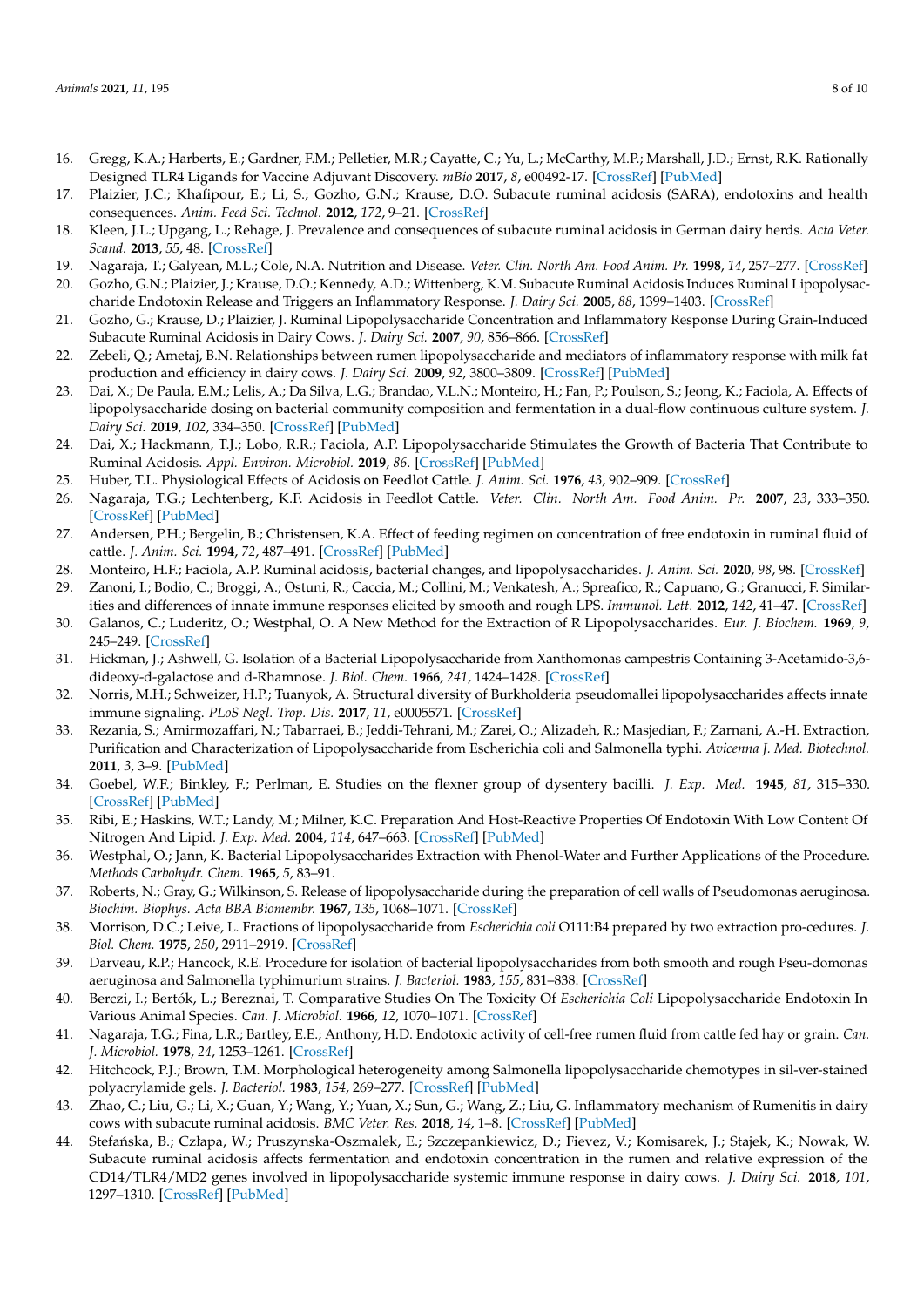- <span id="page-8-0"></span>45. Emmanuel, D.; Madsen, K.; Churchill, T.; Dunn, S.; Ametaj, B.N. Acidosis and Lipopolysaccharide from Escherichia coli B:055 Cause Hyperpermeability of Rumen and Colon Tissues. *J. Dairy Sci.* **2007**, *90*, 5552–5557. [\[CrossRef\]](http://doi.org/10.3168/jds.2007-0257) [\[PubMed\]](http://www.ncbi.nlm.nih.gov/pubmed/18024746)
- <span id="page-8-1"></span>46. Kent-Dennis, C.; Aschenbach, J.; Griebel, P.J.; Penner, G. Effects of lipopolysaccharide exposure in primary bovine ruminal epithelial cells. *J. Dairy Sci.* **2020**, *103*, 9587–9603. [\[CrossRef\]](http://doi.org/10.3168/jds.2020-18652) [\[PubMed\]](http://www.ncbi.nlm.nih.gov/pubmed/32747102)
- <span id="page-8-2"></span>47. Khafipour, E.; Li, S.; Plaizier, J.C.; Krause, D.O. Rumen Microbiome Composition Determined Using Two Nutritional Models of Subacute Ruminal Acidosis. *Appl. Environ. Microbiol.* **2009**, *75*, 7115–7124. [\[CrossRef\]](http://doi.org/10.1128/AEM.00739-09)
- <span id="page-8-3"></span>48. Khafipour, E.; Plaizier, J.; Aikman, P.; Krause, D.O. Population structure of rumen Escherichia coli associated with subacute ruminal acidosis (SARA) in dairy cattle. *J. Dairy Sci.* **2011**, *94*, 351–360. [\[CrossRef\]](http://doi.org/10.3168/jds.2010-3435)
- <span id="page-8-4"></span>49. Plaizier, J.C.; Li, S.; Danscher, A.M.; Derakshani, H.; Andersen, P.H.; Khafipour, E. Changes in microbiota in rumen digesta and feces due to a grain-based subacute ruminal acidosis (SARA) challenge. *Microb. Ecol.* **2017**, *74*, 485–495. [\[CrossRef\]](http://doi.org/10.1007/s00248-017-0940-z)
- <span id="page-8-5"></span>50. Sonesson, H.R.A.; Zähringer, U.; Grimmecke, H.D.; Westphal, O.R.E. Bacterial endotox. In *Chemical Structure, Biological, Activity*; Bringham, K., Ed.; Marcel Dekker Inc.: New York, NY, USA, 1994.
- <span id="page-8-6"></span>51. Berezow, A.B.; Ernst, R.K.; Coats, S.R.; Braham, P.H.; Karimi-Naser, L.M.; Darveau, R.P. The structurally similar, penta-acylated lipopolysaccharides of Porphyromonas gingivalis and Bacteroides elicit strikingly different innate immune responses. *Microb. Pathog.* **2009**, *47*, 68–77. [\[CrossRef\]](http://doi.org/10.1016/j.micpath.2009.04.015)
- <span id="page-8-7"></span>52. Pier, G.B. Pseudomonas aeruginosa lipopolysaccharide: A major virulence factor, initiator of inflammation and target for effective immunity. *Int. J. Med. Microbiol.* **2007**, *297*, 277–295. [\[CrossRef\]](http://doi.org/10.1016/j.ijmm.2007.03.012)
- 53. Freudenberg, M.A.; Merlin, T.; Gumenscheimer, M.; Kalis, C.; Landmann, R.; Galanos, C. Role of lipopolysaccharide susceptibility in the innate immune response to *Salmonella typhimurium* infection: LPS, a primary target for recognition of Gram-negative bacteria. *Microbes Infect.* **2001**, *3*, 1213–1222. [\[CrossRef\]](http://doi.org/10.1016/S1286-4579(01)01481-2)
- <span id="page-8-8"></span>54. Jann, K. Polysaccharide Antigens of *Escherichia coli*. *Clin. Infect. Dis.* **1987**, *9*, S517–S526. [\[CrossRef\]](http://doi.org/10.1093/clinids/9.Supplement_5.S517) [\[PubMed\]](http://www.ncbi.nlm.nih.gov/pubmed/2446369)
- <span id="page-8-9"></span>55. Davis, J.M.R.; Goldberg, J.B. Purification and Visualization of Lipopolysaccharide from Gram-negative Bacteria by Hot Aqueousphenol Extraction. *J. Vis. Exp.* **2012**, e3916. [\[CrossRef\]](http://doi.org/10.3791/3916)
- <span id="page-8-10"></span>56. Leker, K.; Lozano-Pope, I.; Bandyopadhya, K.; Choudhury, B.; Obonyo, M. Comparison of lipopolysaccharides composition of two different strains of Helicobacter pylori. *BMC Microbiol.* **2017**, *17*, 226. [\[CrossRef\]](http://doi.org/10.1186/s12866-017-1135-y) [\[PubMed\]](http://www.ncbi.nlm.nih.gov/pubmed/29202699)
- <span id="page-8-11"></span>57. Munford, R.S.; Varley, A.W. Shield as Signal: Lipopolysaccharides and the Evolution of Immunity to Gram-Negative Bacteria. *PLoS Pathog.* **2006**, *2*, e67. [\[CrossRef\]](http://doi.org/10.1371/journal.ppat.0020067)
- <span id="page-8-12"></span>58. Emaeshima, N.; Fernandez, R.C. Recognition of lipid A variants by the TLR4-MD-2 receptor complex. *Front. Cell. Infect. Microbiol.* **2013**, *3*, 3. [\[CrossRef\]](http://doi.org/10.3389/fcimb.2013.00003)
- <span id="page-8-13"></span>59. Rietschel, E.T.; Kirikae, T.; Schade, F.U.; Mamat, U.; Schmidt, G.; Loppnow, H.; Ulmer, A.J.; Zähringer, U.; Seydel, U.; Di Padova, F.; et al. Bacterial endotoxin: Molecular relationships of structure to activity and function. *FASEB J.* **1994**, *8*, 217–225. [\[CrossRef\]](http://doi.org/10.1096/fasebj.8.2.8119492)
- <span id="page-8-14"></span>60. Brozek, K.A.; Raetz, C.R.H. Biosynthesis of lipid A in *Escherichia coli*. Acyl carrier protein-dependent incorporation of laurate and myristate. *J. Biol. Chem.* **1990**, *265*, 15410–15417.
- <span id="page-8-15"></span>61. Zähringer, U.; Lindner, B.; Rietschel, E.T. Molecular structure of lipid A, the endotoxic center of bacterial lipopolysaccha-rides. *Adv. Carbohydr. Chem. Biochem.* **1994**, *50*, 211–276.
- <span id="page-8-16"></span>62. Molinaro, A.; Holst, O.; Di Lorenzo, F.; Callaghan, M.; Nurisso, A.; D'Errico, G.; Zamyatina, A.; Peri, F.; Berisio, R.; Jerala, R.; et al. Chemistry of Lipid A: At the Heart of Innate Immunity. *Chem. A Eur. J.* **2015**, *21*, 500–519. [\[CrossRef\]](http://doi.org/10.1002/chem.201403923)
- <span id="page-8-17"></span>63. Larsen, J.M. The immune response toPrevotellabacteria in chronic inflammatory disease. *Immunology* **2017**, *151*, 363–374. [\[CrossRef\]](http://doi.org/10.1111/imm.12760) [\[PubMed\]](http://www.ncbi.nlm.nih.gov/pubmed/28542929)
- <span id="page-8-18"></span>64. Li, F.; Wang, Z.; Dong, C.; Li, F.; Wang, W.; Yuan, Z.; Mo, F.; Weng, X. Rumen Bacteria Communities and Performances of Fattening Lambs with a Lower or Greater Subacute Ruminal Acidosis Risk. *Front. Microbiol.* **2017**, *8*, 2506. [\[CrossRef\]](http://doi.org/10.3389/fmicb.2017.02506) [\[PubMed\]](http://www.ncbi.nlm.nih.gov/pubmed/29312208)
- <span id="page-8-19"></span>65. McCann, J.C.; Eluan, S.; Cardoso, F.C.; Ederakhshani, H.; Ekhafipour, E.; Loor, J.J. Induction of Subacute Ruminal Acidosis Affects the Ruminal Microbiome and Epithelium. *Front. Microbiol.* **2016**, *7*, 701. [\[CrossRef\]](http://doi.org/10.3389/fmicb.2016.00701) [\[PubMed\]](http://www.ncbi.nlm.nih.gov/pubmed/27242724)
- <span id="page-8-20"></span>66. Steimle, A.; Autenrieth, I.B.; Frick, J.-S. Structure and function: Lipid a modifications in commensals and pathogens. *Int. J. Med. Microbiol.* **2016**, *306*, 290–301. [\[CrossRef\]](http://doi.org/10.1016/j.ijmm.2016.03.001) [\[PubMed\]](http://www.ncbi.nlm.nih.gov/pubmed/27009633)
- <span id="page-8-21"></span>67. Sauter, K.-S.; Brcic, M.; Franchini, M.; Jungi, T.W. Stable transduction of bovine TLR4 and bovine MD-2 into LPS-nonresponsive cells and soluble CD14 promote the ability to respond to LPS. *Veter. Immunol. Immunopathol.* **2007**, *118*, 92–104. [\[CrossRef\]](http://doi.org/10.1016/j.vetimm.2007.04.017)
- <span id="page-8-22"></span>68. Jain, S.; Darveau, R.P. Contribution of Porphyromonas gingivalis lipopolysaccharide to periodontitis. *Periodontol. 2000* **2010**, *54*, 53–70. [\[CrossRef\]](http://doi.org/10.1111/j.1600-0757.2009.00333.x)
- <span id="page-8-23"></span>69. Mandell, L.; Moran, A.P.; Cocchiarella, A.; Houghton, J.; Taylor, N.; Fox, J.G.; Wang, T.C.; Kurt-Jones, E.A. Intact Gram-Negative Helicobacter pylori, Helicobacter felis, and Helicobacter hepaticus Bacteria Activate Innate Immunity via Toll-Like Receptor 2 but Not Toll-Like Receptor 4. *Infect. Immun.* **2004**, *72*, 6446–6454. [\[CrossRef\]](http://doi.org/10.1128/iai.72.11.6446-6454.2004)
- <span id="page-8-24"></span>70. Takayama, K.; Qureshi, N.; Ribi, E.; Cantrell, J.L. Separation and Characterization of Toxic and Nontoxic Forms of Lipid A. *Clin. Infect. Dis.* **1984**, *6*, 439–443. [\[CrossRef\]](http://doi.org/10.1093/clinids/6.4.439)
- <span id="page-8-25"></span>71. Maldonado, R.F.; Sá-Correia, I.; Valvano, M.A. Lipopolysaccharide modification in Gram-negative bacteria during chronic infection. *FEMS Microbiol. Rev.* **2016**, *40*, 480–493. [\[CrossRef\]](http://doi.org/10.1093/femsre/fuw007)
- <span id="page-8-26"></span>72. Whitfield, C.; Trent, M.S. Biosynthesis and Export of Bacterial Lipopolysaccharides. *Annu. Rev. Biochem.* **2014**, *83*, 99–128. [\[CrossRef\]](http://doi.org/10.1146/annurev-biochem-060713-035600)